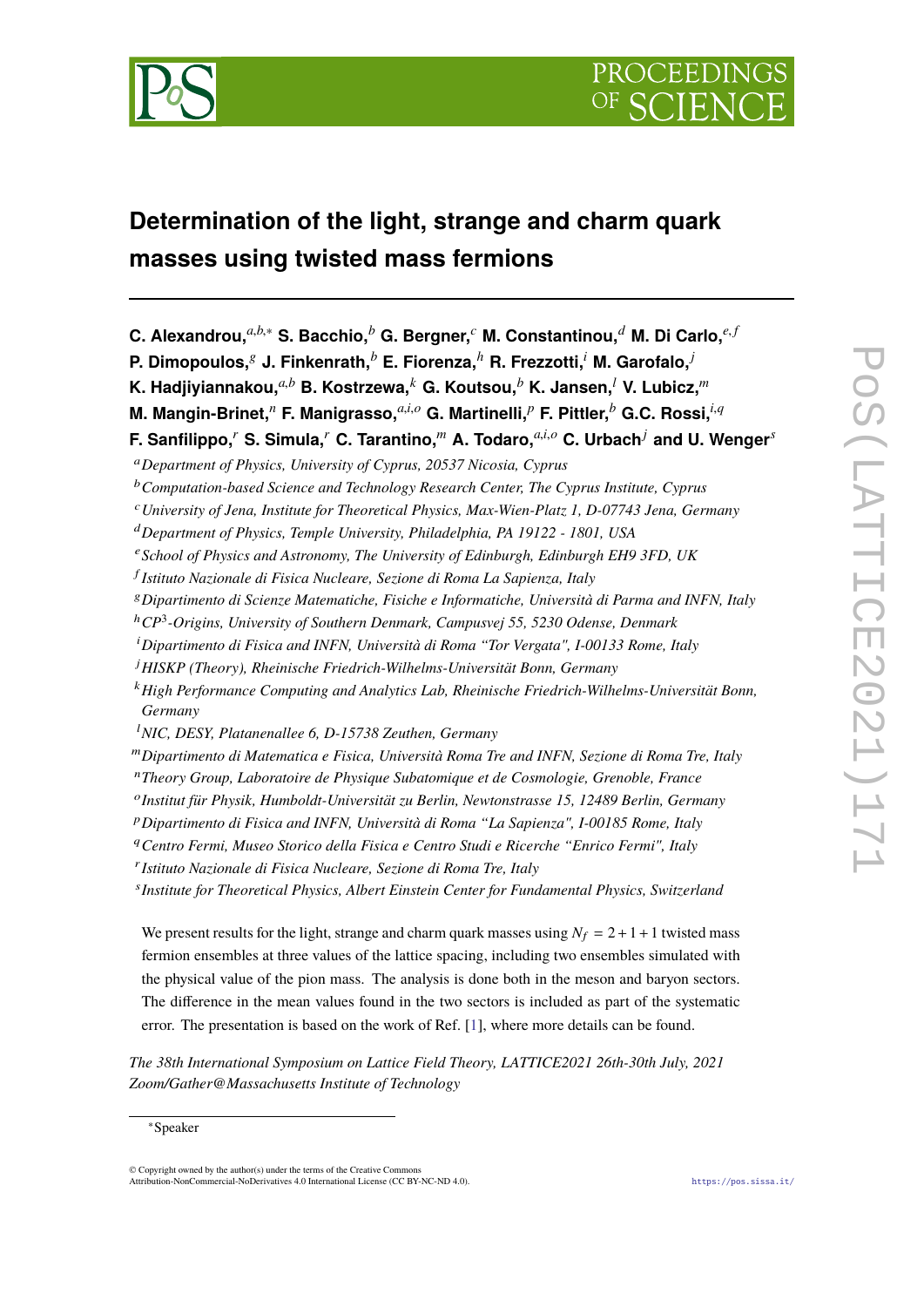# **1. Introduction**

Quark masses are crucial inputs for the phenomenological description of the plethora of phenomena governed by the strong nuclear force. We use several ensembles simulated using the twisted mass fermion action at three values of the lattice spacing and spanning pion masses in the range from about 350 MeV to 135 MeV. This enable us to perform a combined chiral and continuum extrapolation. The properties of the ensembles used in this work are summarized in Table [1.](#page-1-0) We will refer to the ensembles in Table [1](#page-1-0) with the names starting with  $cA$  in their names as A ensembles, those starting with  $cB$  as B ensembles and those with  $cC$  as C ensembles.

In order to avoid undesired  $O(a^2)$  mixing of the strange and charm flavours in our physical observables, we adopt a non-unitary lattice setup [\[2\]](#page-7-1), where the twisted-mass action for nondegenerate strange and charm quarks is employed only in the sea sector, while the valence strange and charm quarks that enter the correlation functions are regularized as exactly flavour-diagonal Osterwalder-Seiler fermions [\[3\]](#page-7-2).

<span id="page-1-0"></span>

| Ensemble                                                                                                              | $L^3 \times T$              | $a\mu_{\ell}$ | $am_{\pi}$  | $af_{\pi}$  | $m_{\pi}L$ | $m_N/m_\pi$ | $m_\pi$ [MeV] |
|-----------------------------------------------------------------------------------------------------------------------|-----------------------------|---------------|-------------|-------------|------------|-------------|---------------|
| $\beta = 1.726$ , $c_{SW} = 1.74$ , $a\mu_{\sigma} = 0.1408$ , $a\mu_{\delta} = 0.1521$ , $w_0/a = 1.8352$ (35)       |                             |               |             |             |            |             |               |
| cA211.53.24                                                                                                           | $\overline{24^3} \times 48$ | 0.00530       | 0.16626(51) | 0.07106(36) | 3.99       |             | 346.4(1.6)    |
| cA211.40.24                                                                                                           | $24^3 \times 48$            | 0.00400       | 0.14477(70) | 0.06809(30) | 3.47       | $\equiv$    | 301.6(2.1)    |
| cA211.30.32                                                                                                           | $32^3 \times 64$            | 0.00300       | 0.12530(16) | 0.06674(15) | 4.01       | 4.049(14)   | 261.1(1.1)    |
| cA211.12.48                                                                                                           | $48^{3} \times 96$          | 0.00120       | 0.08022(18) | 0.06133(33) | 3.85       | 5.685(28)   | 167.1(0.8)    |
| $\beta = 1.778$ , $c_{SW} = 1.69$ , $a\mu_{\sigma} = 0.1246864$ , $a\mu_{\delta} = 0.1315052$ , $w_0/a = 2.1299(16)$  |                             |               |             |             |            |             |               |
| cB211.25.32                                                                                                           | $32^3 \times 64$            | 0.00250       | 0.10475(45) | 0.05652(38) | 3.35       | 4.104(36)   | 253.3(1.4)    |
| cB211.25.48                                                                                                           | $48^{3} \times 96$          | 0.00250       | 0.10465(14) | 0.05726(12) | 5.02       | 4.124(17)   | 253.0(1.0)    |
| cB211.14.64                                                                                                           | $64^3 \times 128$           | 0.00140       | 0.07848(10) | 0.05477(12) | 5.02       | 5.119(36)   | 189.8(0.7)    |
| cB211.072.64                                                                                                          | $64^3 \times 128$           | 0.00072       | 0.05659(8)  | 0.05267(14) | 3.62       | 6.760(30)   | 136.8(0.6)    |
| $\beta = 1.836$ , $c_{SW} = 1.6452$ , $a\mu_{\sigma} = 0.106586$ , $a\mu_{\delta} = 0.107146$ , $w_0/a = 2.5045$ (17) |                             |               |             |             |            |             |               |
| cC211.20.48                                                                                                           | $48^{3} \times 96$          | 0.00200       | 0.08540(17) | 0.04892(13) | 4.13       | 4.244(25)   | 245.73 (98)   |
| cC211.06.80                                                                                                           | $80^{3} \times 160$         | 0.00060       | 0.04720(7)  | 0.04504(10) | 3.78       | 6.916(19)   | 134.3(0.5)    |

**Table 1:** Parameters of the  $N_f = 2 + 1 + 1$  ensembles analyzed in this study. In the first column we give the name of the ensemble, in the second the lattice volume, in the third the twisted-mass parameter,  $a\mu_{\ell}$ , for the average up/down (light) quark, in the fourth and in the fifth the pion mass  $am_\pi$  and decay constant *a* f<sub>π</sub> in lattice units from Ref. [\[4\]](#page-7-3), in the sixth the pion mass times the lattice spatial length,  $m<sub>\pi</sub> L$ , in the seventh the ratio  $m_N/m_\pi$  as determined in Section [4](#page-4-0) and, finally, in the last column the pion mass in physical units, using our determination of the gradient-flow scale  $w_0$  obtained in Ref. [\[4\]](#page-7-3). We also include for each set of ensembles with the same lattice spacing the coupling constant  $\beta$ , the clover-term parameter  $c_{SW}$ , the parameters of the non-degenerate operator  $a\mu_{\sigma}$  and  $a\mu_{\delta}$ , related to the renormalized strange and charm sea quark masses [\[2\]](#page-7-1), and the value of the gradient-flow scale  $w_0/a$  determined at the physical pion mass in Ref. [\[4\]](#page-7-3).

A new feature of this work is the use of two sets of observables to set the scale and to evaluate the quark masses enabling us to study systematic effects in the determination of the quark masses using different inputs. One set of observables is based on quantities from the meson sector, namely we use the pion mass and decay constant to set the scale and to determine the average up/down quark mass, referred thereafter as light quark mass, and the kaon and *D*-meson masses for the determination of the mass of the strange and charm quarks, respectively. In the baryon sector, the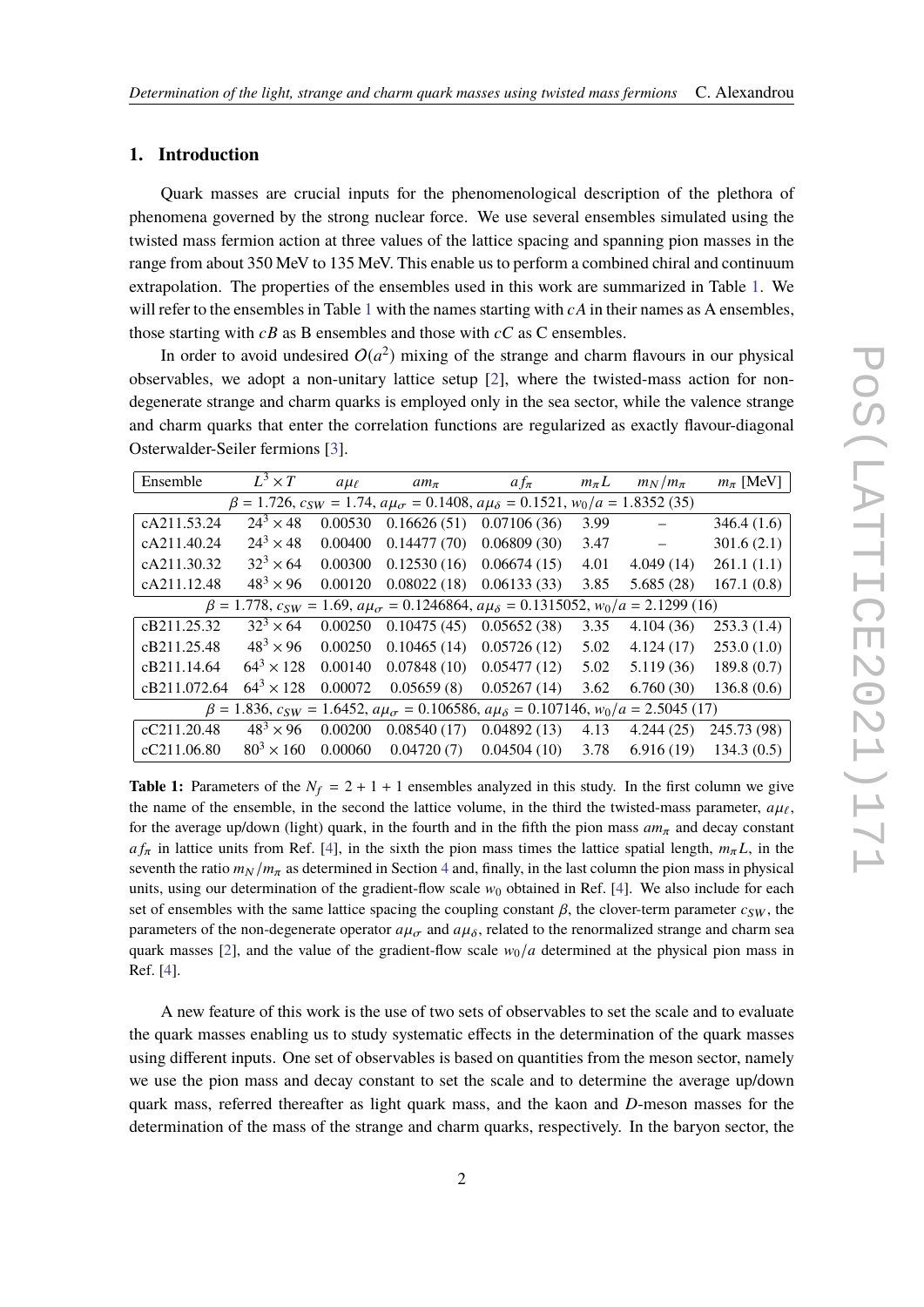nucleon and pion masses are used to set the scale and light quark mass and the  $\Omega$ <sup>-</sup> and the  $\Lambda_c$ masses are used to determine the strange and charm quark masses, respectively. In our analysis in the baryon sector we restricted ourselves to using gauge ensembles simulated with pion masses less than 300 MeV.

Another feature of this work is the improved determination of the renormalization factor  $Z_P$ . In the maximally twisted-mass formulation used here the renormalized quark mass is given by  $m_q = \mu_q/Z_P$  and it is, thus, a crucial input for determining the quark masses. Our approach to compute  $Z_P$  is described in more detail in Ref. [\[1\]](#page-7-0) and presented at this conference in Ref. [\[5\]](#page-7-4).

# **2. Determination of the lattice spacing**

*Meson sector*. We use the iso-symmetric values of the pion mass and decay constant, given respectively by [\[6\]](#page-7-5),

$$
m_{\pi}^{isoQCD} = 135.0(2) \text{ MeV} \quad \text{and} \quad f_{\pi}^{isoQCD} = 130.4(2) \text{ MeV}. \tag{1}
$$

NLO SU(2) chiral perturbation theory is employed, to correct for volume effects and take the continuum limit of  $m_\pi$  and  $f_\pi$  in units of  $w_0$ . Using  $w_0/a$  computed for for each gauge ensemble we extrapolate to the physical pion mass and continuum limit. We find  $w_0 = 0.17383(63)$  fm [\[4\]](#page-7-3) and using this value we determine the three lattice spacings. Details are given in Ref. [\[4\]](#page-7-3).

*Baryon sector.* We use the iso-symmetric values of the pion and nucleon mass,  $m_N^{\text{isoQCD}}$  $N_{N}^{180QCD}$  = 0.938 GeV and SU(2) chiral perturbation theory to one-loop

<span id="page-2-2"></span>
$$
(a_i m_N) = a_i m_N^0 - 4c_1 \frac{(a_i m_\pi)^2}{a_i} - \frac{3g_A^2}{16\pi f_\pi^2} \frac{(a_i m_\pi)^3}{a_i^2},
$$
 (2)

where  $a_i$  are the three lattice spacings,  $m_\lambda^0$  $\frac{0}{N}$  is the nucleon mass at the chiral limit and  $c_1$  is fixed using the value of  $m_N^{\text{isoQCD}}$ <sup>isoQCD</sup>. The axial charge  $g_A$  is set to its physical value of  $g_A = 1.27641(56)$ .

The values of the lattice spacing extracted from the pion sector and from the nucleon mass differ by  $O(a^2)$  effects. Fitting their difference as a function of  $a^2$ , as shown in Fig. [1,](#page-3-0) we observe that in the continuum limit the difference vanishes, as expected.

### <span id="page-2-3"></span>**3. Determination of quark masses in the meson sector**

To determine the light quark mass, we use  $SU(2)$  chiral perturbation theory (ChPT) for  $m_{\pi}$  and  $f_{\pi}$  given by

<span id="page-2-0"></span>
$$
(m_{\pi}w_0)^2 = 2(Bw_0)(m_{\ell}w_0) \left[1 + \xi_{\ell} \log \xi_{\ell} + P_1 \xi_{\ell} + P_2 a^2/w_0^2\right] K_{M^2}^{FSE}
$$
(3)

<span id="page-2-1"></span>
$$
(f_{\pi}w_0) = (fw_0) \left[ 1 - 2\xi_{\ell} \log \xi_{\ell} + P_3 \xi_{\ell} + P_4 a^2 / w_0^2 + a^2 m_{\ell} P_5 \right] K_f^{FSE},\tag{4}
$$

where  $\xi_{\ell} = \frac{2Bm_{\ell}}{(4\pi f)^{2}}$  $\overline{(4\pi f)^2}$  $P_1 = -\bar{\ell}_3 - 2 \log \left( m_\pi^{\text{isoQCD}} / (4\pi f) \right), \quad P_3 = 2\bar{\ell}_4 + 4 \log \left( m_\pi^{\text{isoQCD}} / (4\pi f) \right)$  and the quantities  $K_{M^2}^{FSE}$  and  $K_f^{FSE}$  represent the finite size effects (FSE) on the squared pion mass and the pion decay constant, respectively.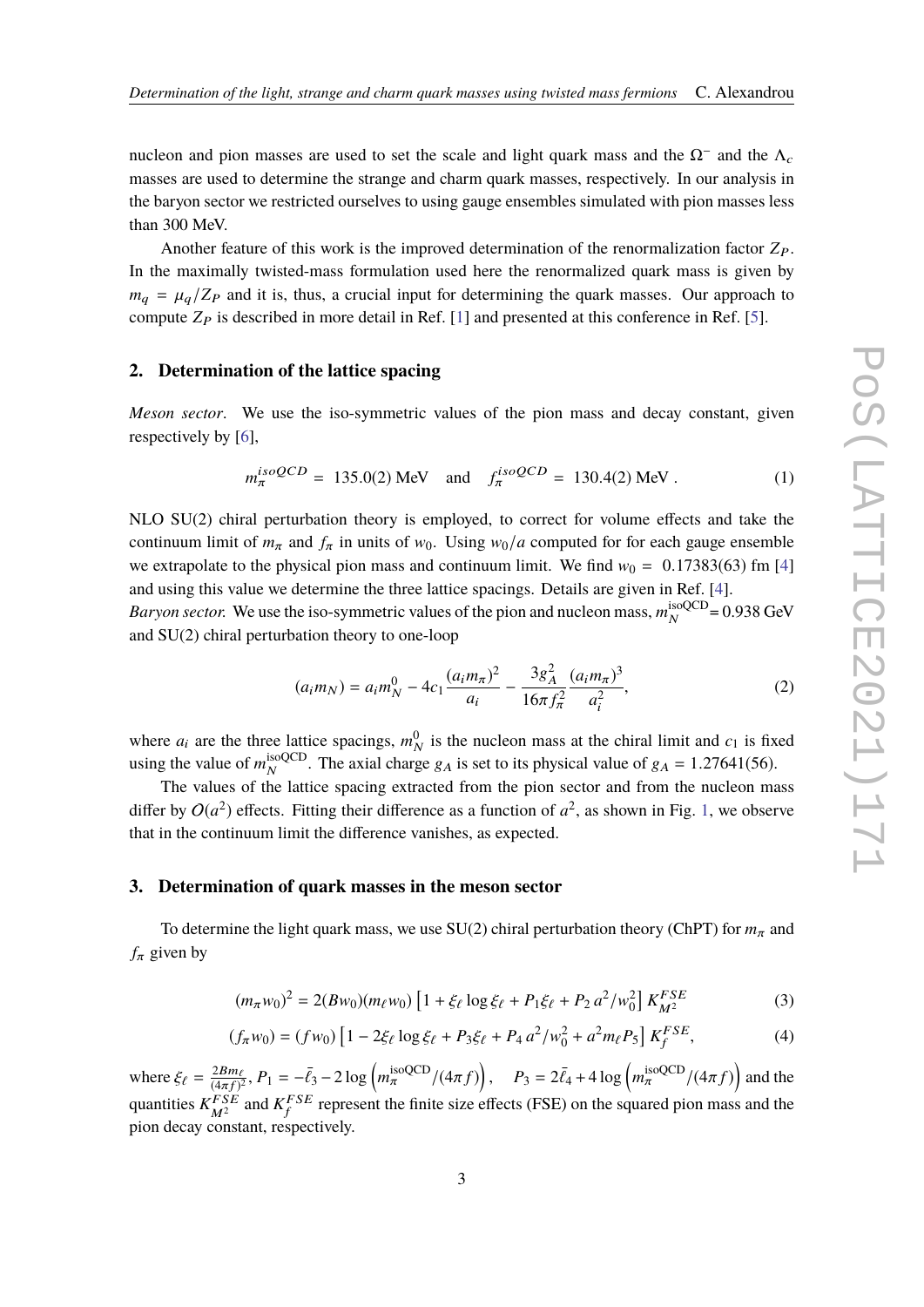<span id="page-3-0"></span>

| Sector     | $a_A$ [fm]                                         | $a_R$ [fm]                                | $a_C$ [fm] |
|------------|----------------------------------------------------|-------------------------------------------|------------|
| Pion       |                                                    | $0.09471(39)$ $0.08161(30)$ $0.06942(26)$ |            |
|            | Nucleon $(0.09295(47)$ $0.07975(32)$ $0.06860(20)$ |                                           |            |
| $\Delta a$ |                                                    | $0.00176(61)$ $0.00186(44)$ $0.00082(32)$ |            |
|            |                                                    |                                           |            |

**Figure 1:** Left: The difference ∆*a* between the lattice spacings determined from the pion sector and the nucleon mass versus  $a^2$ . Full symbols are the lattice spacings determined using all the ensembles for which  $m_{\pi}$  < 260 MeV. Open symbols, shifted to the left for clarity, are obtained using ensembles for which the pion mass is below 190 MeV. The solid line shows the linear fit in  $a^2$  to the results extracted by using ensembles with  $m_{\pi}$  < 260 MeV (full symbols), which is largely consistent with zero in the continuum limit. Right: The values of the lattice spacings.



**Figure 2:** Chiral and continuum extrapolation of  $w_0 m_\ell^2 / m_\ell$  (left) and  $w_0 f_\pi$  (right) as function of  $w_0 m_\ell$ using Eqs. [\(3\)](#page-2-0) and [\(4\)](#page-2-1) and  $Z_P$  for the M2b method. Different colored bands correspond to different lattice spacings (red for the A ensembles, blue for the B and green for the C). The grey band is the extrapolation to the continuum limit. Note that for  $w_0 f_\pi$  discretization effects proportional both to  $a^2$  and  $a^2 m_\ell$  are visible.

We use the kaon mass  $m_K^{\text{isoQCD}}$  $K_K^{\text{isoQCD}} = 494.2(3)$  MeV as input for fixing the strange quark mass. To determine the charm quark mass, we use both the mass of the D- and  $D_s$ -mesons,  $m_D^{\text{isoQCD}}$  $D \frac{180QCD}{D} =$ 1867.0(4) MeV and  $m_{D_s}^{isoQCD}$  $\frac{\text{isoQCD}}{D_s}$  = 1969.0(4) MeV, respectively. We use three reference values for the strange and charm quark mass for all ensembles and interpolate linearly using  $m<sub>R</sub><sup>2</sup>$  $\frac{2}{K,D} = a + bm_{s,c} s w_0.$ In the case of the strange quark mass we use the NLO ChPT inspired Ansatz [\[7\]](#page-7-6)

<span id="page-3-1"></span>
$$
(m_K w_0)^2 = P_0(m_\ell w_0 + m_s w_0) \left[ 1 + P_1 m_\ell w_0 + P_2 m_\ell^2 w_0^2 + P_3 a^2 / w_0^2 \right] \,. \tag{5}
$$

In the case of the charm quark mass, given the weak dependence of  $D$ ,  $D_s$  meson masses on  $m_\ell$ , we use

<span id="page-3-2"></span>
$$
m_{D,D_s} = P_0^{D,D_s} + P_1^{D,D_s} m_\ell w_0 + P_2^{D,D_s} a^2 / w_0^2.
$$
 (6)

The results of the chiral and continuum extrapolations are shown in Fig. [3.](#page-4-1)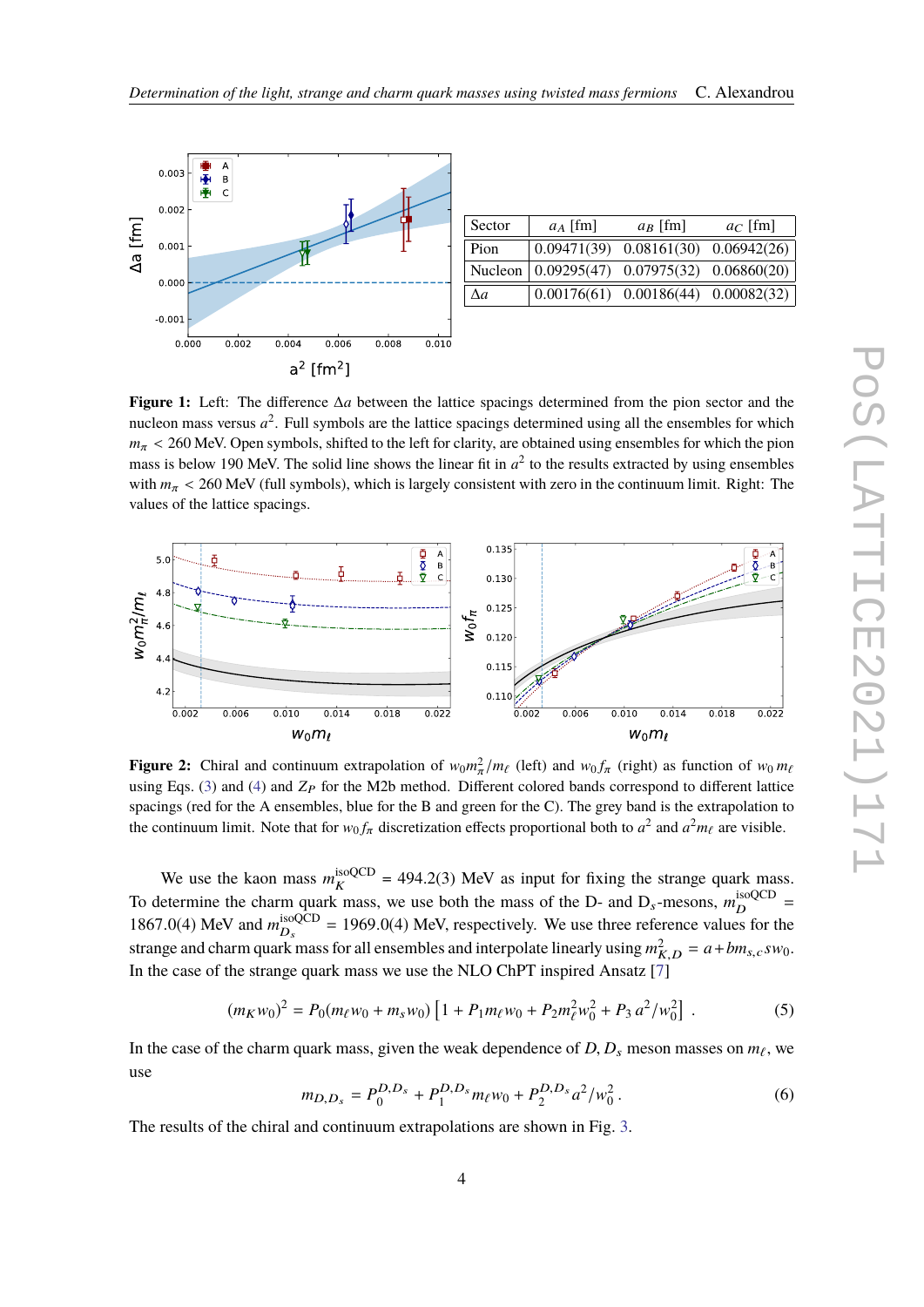<span id="page-4-1"></span>

**Figure 3:** The red, blue and green solid lines show the resulting fits using Eq. [\(5\)](#page-3-1) and Eq. [\(6\)](#page-3-2) for the three ensembles A, B and C, respectively. The gray line shows the continuum extrapolation, for the determination of  $m_s$  (top) and  $m_c$  using the mass of the D-meson (left) and the mass of the  $D_s$ -meson (right).

#### <span id="page-4-0"></span>**4. Determination of quark masses in the baryon sector**

For the determination of the light quark mass, we use the nucleon mass as an input and fit to the ChPT expression of Eq. [\(2\)](#page-2-2) to extrapolate to the physical point. To one-loop order in ChPT (up to which the nucleon mass is expanded in Eq. [\(2\)](#page-2-2)) we can parametrize the pion mass by  $m_{\pi}^2 = 2Bm_{ud}(1 + c_2a^2)$  obtaining the expansion

<span id="page-4-2"></span>
$$
m_N(m_{ud}) = m_N^0 - 4c_1 \left( 2Bm_{ud} (1 + c_2 a^2) \right) - \frac{3g_A^2}{16\pi f_\pi^2} \left( 2Bm_{ud} (1 + c_2 a^2) \right)^{3/2},\tag{7}
$$

consistently with the order we are working and including  $O(a^2)$  effects in the pion expansion with the coefficient  $c_2$ . We thus have two fit parameters, *B* and  $c_2$ , while the lattice spacings,  $m_\lambda^0$  $_N^0$  and  $c_1$ are determined from Eq. [\(2\)](#page-2-2).

We determine the strange and charm quark masses using the experimental value of the  $\Omega$  (*sss*) and  $\Lambda_c (udc)$  masses and the lattice spacings obtained from the nucleon mass. Namely, we use  $m_{\Omega}^{(phys.)} = 1672.5(3)$  and  $m_{\Lambda_c}^{(phys)}$ <br>moss dependence on the strange  $\Lambda_c$ <br> $\Lambda_c$  = 2286.5(1) from the PDG [\[8\]](#page-7-7). We parametrize the  $\Omega^-$  and  $\Lambda_c$ mass dependence on the strange and charm quark mass by expanding around  $\tilde{m}_{s}$  and  $\tilde{m}_{c}$ , in the vicinity of the physical quark masses, using

$$
m_{\Omega} = A_{\Omega} + B_{\Omega} (m_s - \tilde{m}_s),
$$
\n(8)

$$
m_{\Lambda_c} = A_{\Lambda_c} + B_{\Lambda_c} \left( m_c - \tilde{m}_c \right). \tag{9}
$$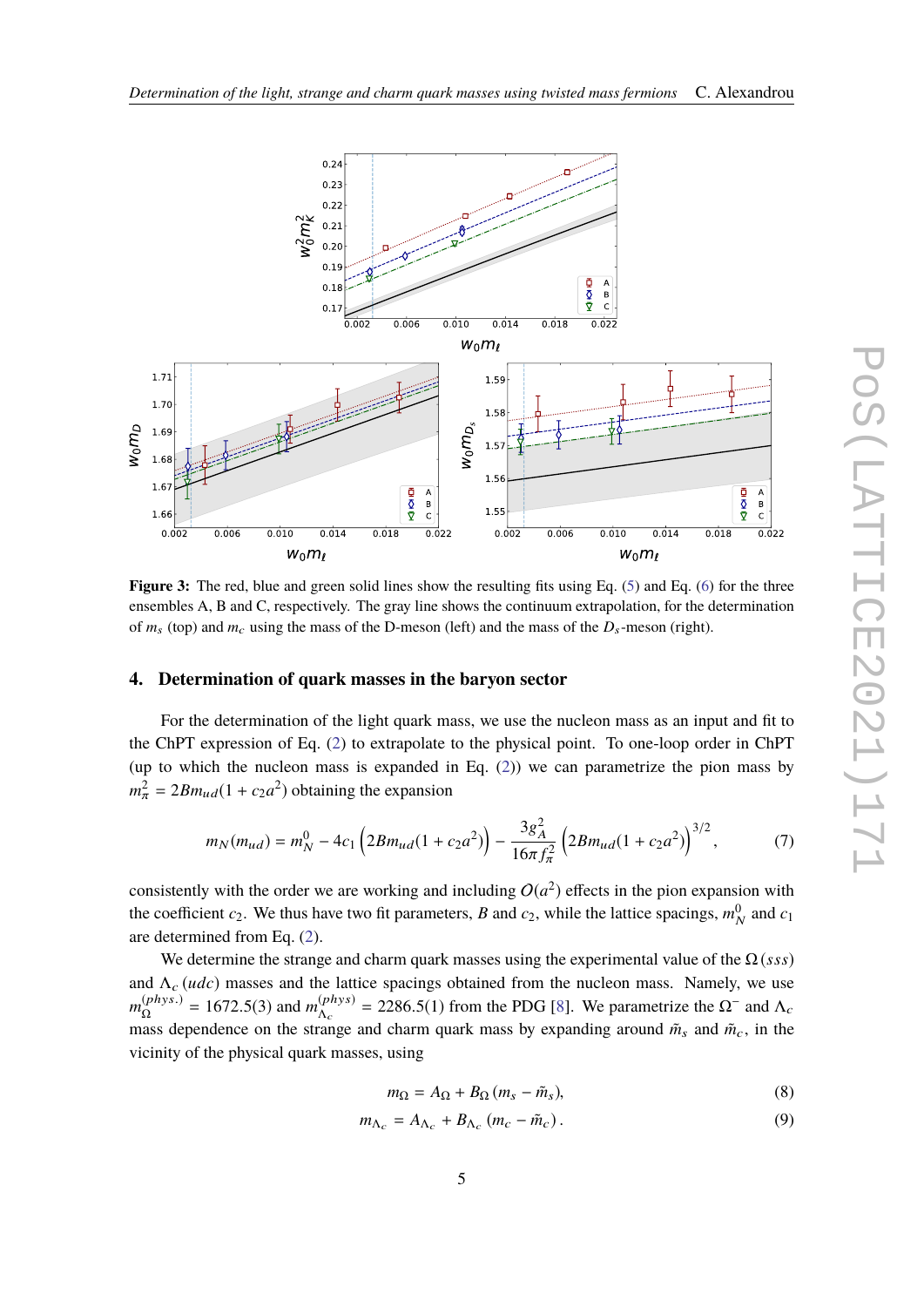We employ two methods to determine  $m_s$  and  $m_c$ : In method I we perform a chiral and continuum extrapolation of the  $A_{\Omega, \Lambda_c}$  and  $B_{\Omega, \Lambda_c}$  parameters separately using  $A_{\Omega, \Lambda_c}(a, m_\pi^2) = c_1 + c_2 m_\pi^2 + c_3 a^2$ <br>and an equivalent expression for *P*<sub>n</sub> and *P*<sub>n</sub> mothod H we odent an iterative stategy. Nomely and an equivalent expression for  $B_{\Omega,\Lambda_c}$ . In method II we adopt an iterative strategy: Namely, we start by fixing a value of the renormalized strange quark mass  $m<sub>s</sub>$  in physical units for all the ensembles and then we extrapolate to the continuum limit and physical point using the ChPT result

<span id="page-5-0"></span>
$$
m_{\Omega,\Lambda_c} = m_{\Omega,\Lambda_c}^{(0)} - 4c_{\Omega,\Lambda_c}^{(1)}m_{\pi}^2 + d_{\Omega,\Lambda_c}^{(2)}a^2.
$$
 (10)

We iterate this procedure changing the value of  $m_S(m_c)$  until the resulting value of  $m_{\Omega, \Lambda_c}$  given in Eq. [\(10\)](#page-5-0) at the physical point and continuum limit matches the physical value  $m_{\Omega}^{(phys.)}$  ( $m_{\Lambda_c}^{(phys.)}$ ).



**Figure 4:** Top: The nucleon mass  $m_N$  for the A- (red), B- (blue) and C- (green) ensembles. The blue band shows the continuum extrapolation according to Eq. [\(7\)](#page-4-2). Bottom: We show  $m_{\Omega} (\Lambda_c)$  versus  $m_{\pi}^2$ , when  $m_s$  $(m_c)$  takes the value that reproduces the physical mass of the  $\Omega(\Lambda_c)$  at the continuum limit as described in method II. The dotted lines show the chiral extrapolation for the A- (red), B- (blue) and C- (green) ensembles. The solid black line shows the continuum extrapolation using Eq. [\(10\)](#page-5-0) with the associated error (grey band). The horizontal and vertical dashed light blue lines represent, respectively, the physical pion and  $\Omega$  ( $\Lambda_c$ ) masses.

## **5. Results and Conclusions**

In Table [2](#page-6-0) we collect the values of the quark masses obtained in Sections [3](#page-2-3) and [4](#page-4-0) for the light and strange quark masses in the MS scheme at 2 GeV and for the charm quark mass at 3 GeV. The final results are given in the row labeled "Average" of Table [2](#page-6-0) and are compared in Fig. [5](#page-6-1) with those of the ETM analysis of Ref. [\[10\]](#page-7-8) and the ones entering the  $N_f = 2 + 1 + 1$  averages in the latest FLAG report [\[9\]](#page-7-9). Our results are larger by ~ 2.5 standard deviations in the case of  $m_{ud}$  and by ~ 2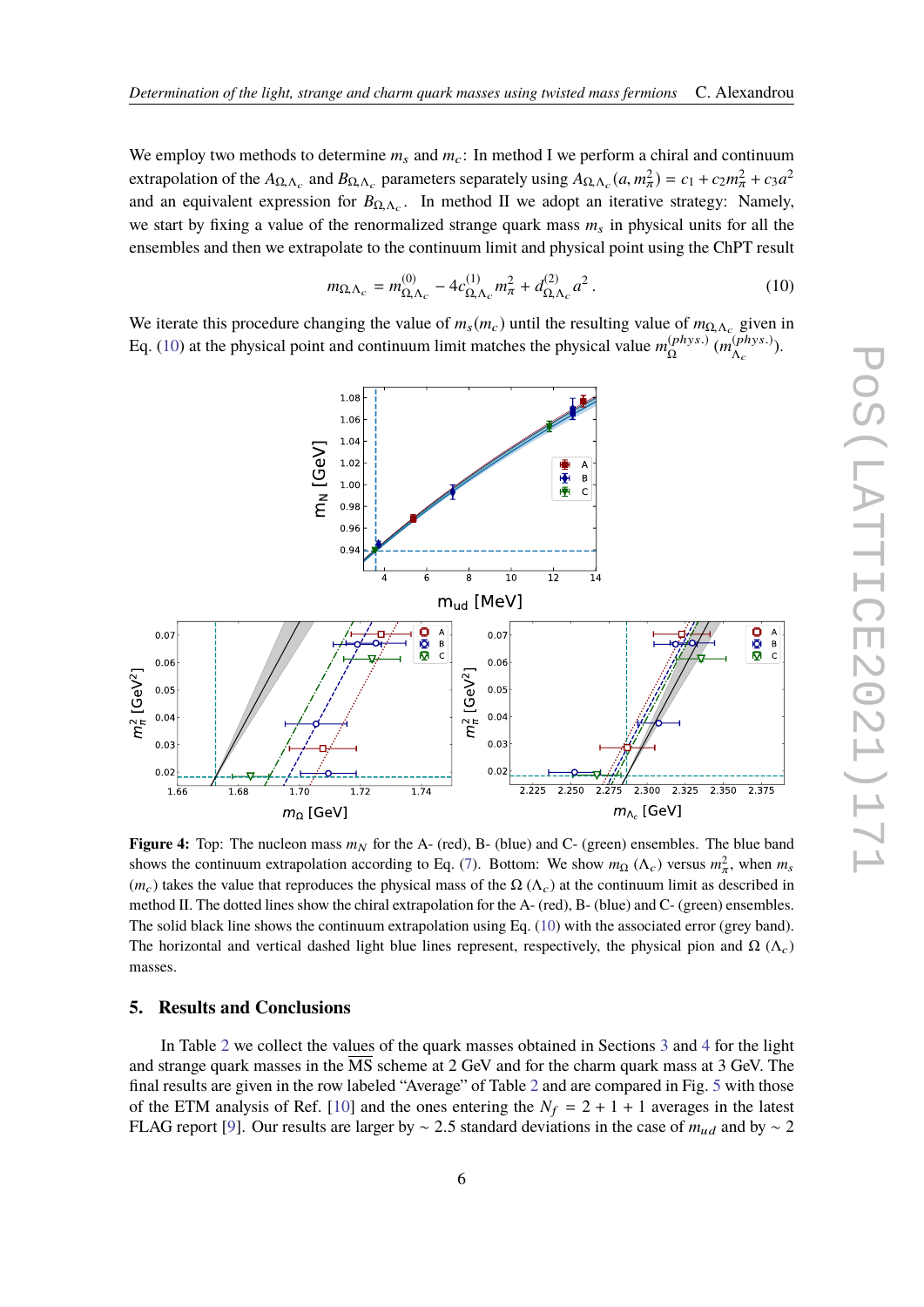<span id="page-6-0"></span>

|                  | $m_{ud}$ [MeV]            | $m_s$ [MeV]                 | $m_c$ [MeV]                     | $m_s/m_{ud}$                  | $m_c/m_s$                 |
|------------------|---------------------------|-----------------------------|---------------------------------|-------------------------------|---------------------------|
| Meson sector     | 3.689(80)(66)             | 101.0(1.9)(1.4)             | 1039(15)(8)                     | 27.30(24)(14)                 | 11.43(9)(10)              |
| Baryon sector    | $3.608(58)(^{+32}_{-19})$ | $94.9(2.4)(^{+4.1}_{-1.0})$ | $1030(21)(\frac{+22}{5})$       | $26.30(61)(^{+1.17}_{-0.33})$ | $12.04(31)(^{+58}_{-15})$ |
| Average          | $3.636(66)(^{+60}_{-57})$ | $98.7(2.4)(^{+4.0}_{-3.2})$ | $1036(17)(\substack{+15 \\ 8})$ | $27.17(32)(\frac{+56}{-38})$  | $11.48(12)(^{+25}_{-19})$ |
| <b>FLAG 2019</b> | 3.410(43)                 | 93.44(68)                   | 988(7)                          | 27.23(10)                     | 11.82(16)                 |

**Table 2:** The renormalized quark masses determined in the meson sector (first row) and baryon sector (second row) in the  $\overline{\text{MS}}$  scheme. In the third row we give the average over the values obtained in the the meson and baryon sectors, while in the last row we give the latest FLAG averages [\[9\]](#page-7-9) for  $N_f = 2 + 1 + 1$ .

<span id="page-6-1"></span>

**Figure 5:** Comparison of the results average between the values determined in the meson and baryon sectors (red triangles) with the values obtained using twisted mass fermions in Ref. [\[10\]](#page-7-8) (blue squares) and the  $N_f = 2 + 1 + 1$  averages given in the last FLAG report [\[9\]](#page-7-9) (black circles). The shorter error bars take into account the statistical error only, while the larger represent the total error, obtained by summing in quadrature the statistical and the systematic errors.

standard deviations in the case of  $m<sub>c</sub>$  with respect to the corresponding FLAG values. The strange quark mass tends to also be larger, although, within the larger final error, deviates less from the FLAG result. A very good agreement is observed for the mass ratios  $m_s/m_{ud}$  and  $m_c/m_s$  and the ones reported by FLAG.

# **Acknowledgments**

We acknowledge PRACE (Partnership for Advanced Computing in Europe) for awarding us access to the high-performance computing system Marconi and Marconi100 at CINECA (Consorzio Interuniversitario per il Calcolo Automatico dell'Italia Nord-orientale) under the grants Pra17-4394, Pra20-5171 and Pra22-5171, and CINECA for providing us CPU time under the specific initiative INFN-LQCD123. We also acknowledge PRACE for awarding us access to HAWK, hosted by HLRS, Germany, under the grant with Acid 33037. The authors gratefully acknowledge the Gauss Centre for Supercomputing e.V. (www.gauss-centre.eu) for funding the project pr74yo by providing computing time on the GCS Supercomputer SuperMUC at Leibniz Supercomputing Centre (www.lrz.de), the projects ECY00, HCH02 and HBN28 on the GCS supercomputers JUWELS and JUWELS Booster [\[11\]](#page-7-10) at the Jülich Supercomputing Centre (JSC) and time granted by the John von Neumann Institute for Computing (NIC) on the supercomputers JURECA and JURECA Booster, also at JSC. Part of the results were created within the EA program of JUWELS Booster also with the help of the JUWELS Booster Project Team (JSC, Atos, ParTec, NVIDIA). We further acknowledge computing time granted on Piz Daint at Centro Svizzero di Calcolo Scientifico (CSCS) via the project with id s702. Part of